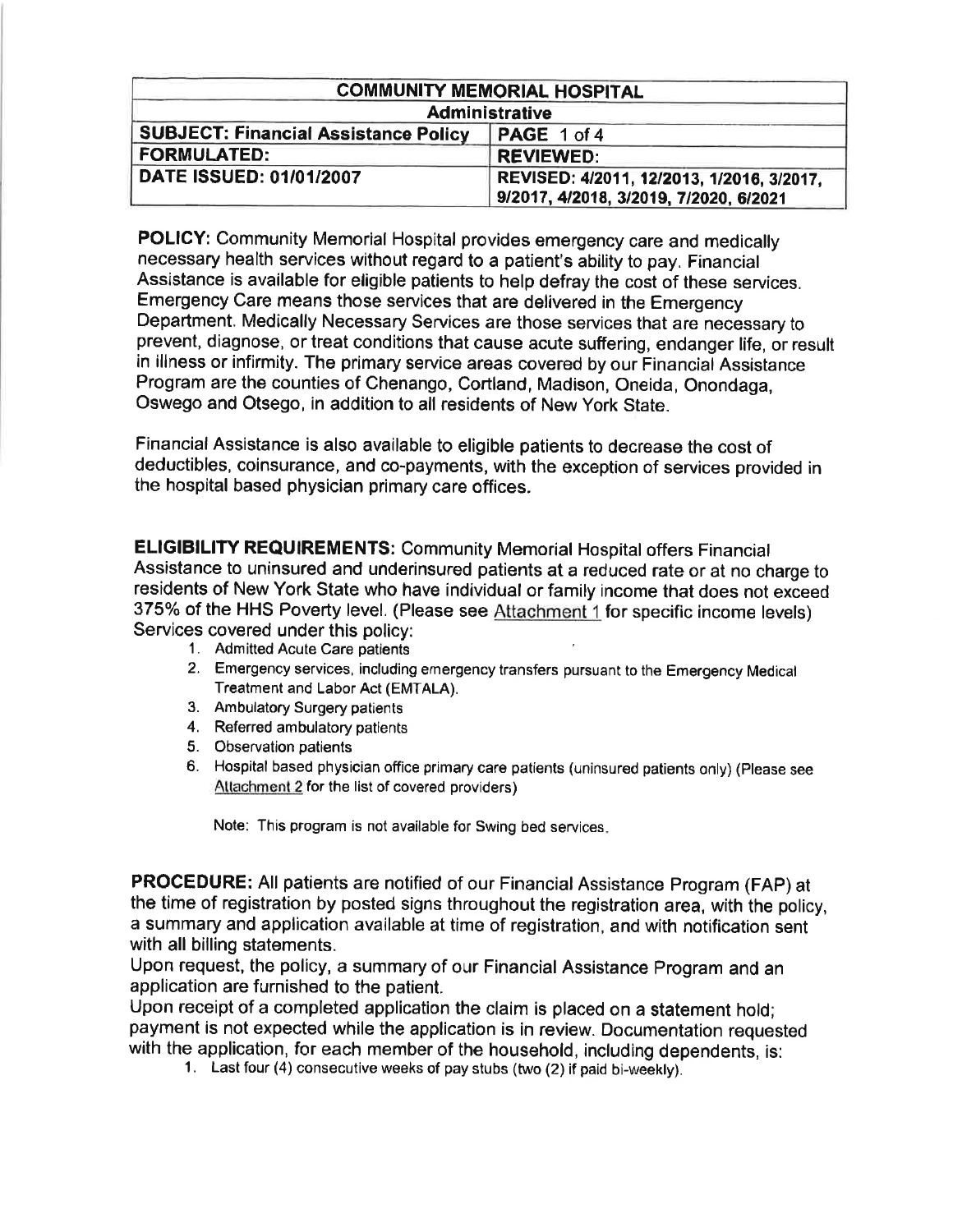|                                                                   | <b>COMMUNITY MEMORIAL HOSPITAL</b>                                                  |  |  |  |
|-------------------------------------------------------------------|-------------------------------------------------------------------------------------|--|--|--|
| <b>Administrative</b>                                             |                                                                                     |  |  |  |
| <b>SUBJECT: Financial Assistance Policy</b><br><b>PAGE 2 of 4</b> |                                                                                     |  |  |  |
| <b>FORMULATED:</b>                                                | <b>REVIEWED:</b>                                                                    |  |  |  |
| <b>DATE ISSUED: 01/01/2007</b>                                    | REVISED: 4/2011, 12/2013, 1/2016, 3/2017,<br>9/2017, 4/2018, 3/2019, 7/2020, 6/2021 |  |  |  |

- 2. Confirmation of unemployment, social security, pension, worker's compensation, disability, etc.
- 3. For self-employed persons, a (3) month buslness ledger or self-attestation form (a tax return is optional).
- 4. Medicaid eligibility status (if available from having recently applied).
- 5. Where no type of income documentation is available the self-attestation form may be used.

Household size is the number of family members/persons occupying the same household who are identified as dependents. lncome is defined as annual earnings and cash benefits from all sources before taxes for the patient and anyone in the patient's defined household.

Community Memorial Hospital limits charges for emergency medical care and other medically necessary services to patients eligible for financial assistance to "Amounts Generally Billed". "Amounts Generally Billed" or "AGB" means the amounts generally billed to insured individuals. The AGB percentage is calculated by Community Memorial Hospital based on all claims allowed by Medicare and private health insurers over a 12 month period, divided by the associated gross charges for those claims. The maximum amount a FAP-eligible individual will be charged for emergency medical care and other medically necessary services will be capped at the AGB percentage multiplied by gross charges, and patients will receive a sliding scale fee discount based on the percentage of the Federal Poverty lncome Levels issued annually by the Department of Health and Human Services,

Community Memorial Hospital has established the following requirements for a reduction in charges for eligible individuals or farnilies based on a retrospective review of claims paid as outlined by regulations and reviewed annually:

- 1. Individuals or families with income below 150% of the federal poverty level are eligible at 100% write off.
- 2. Individuals or families with income from 151 to 250% of the federal poverty level must pay on a sliding scale from 25% of, to a maximum of 75% of the hospital's established AGB.
- 3. Individuals or families with income from 251% to 375% of the federal poverty level, payments are capged at the hospital's established AGB.

For deductible, co-insurance and co-pay balances the following requirements for eligible individuals or families has been established:

- 1. lndividuals or families with income below 150% of the federal poverty level are eligible at 100% write off.
- 2. Individuals or families with income from 151 to 250% of the federal poverty level must pay 50% of the deductible, co-insurance and co-pay balances,
- 3. Individuals or families with income from 251% to 375% of the federal poverty level must pay 75% of the deductible, co-insurance and co-pay balances.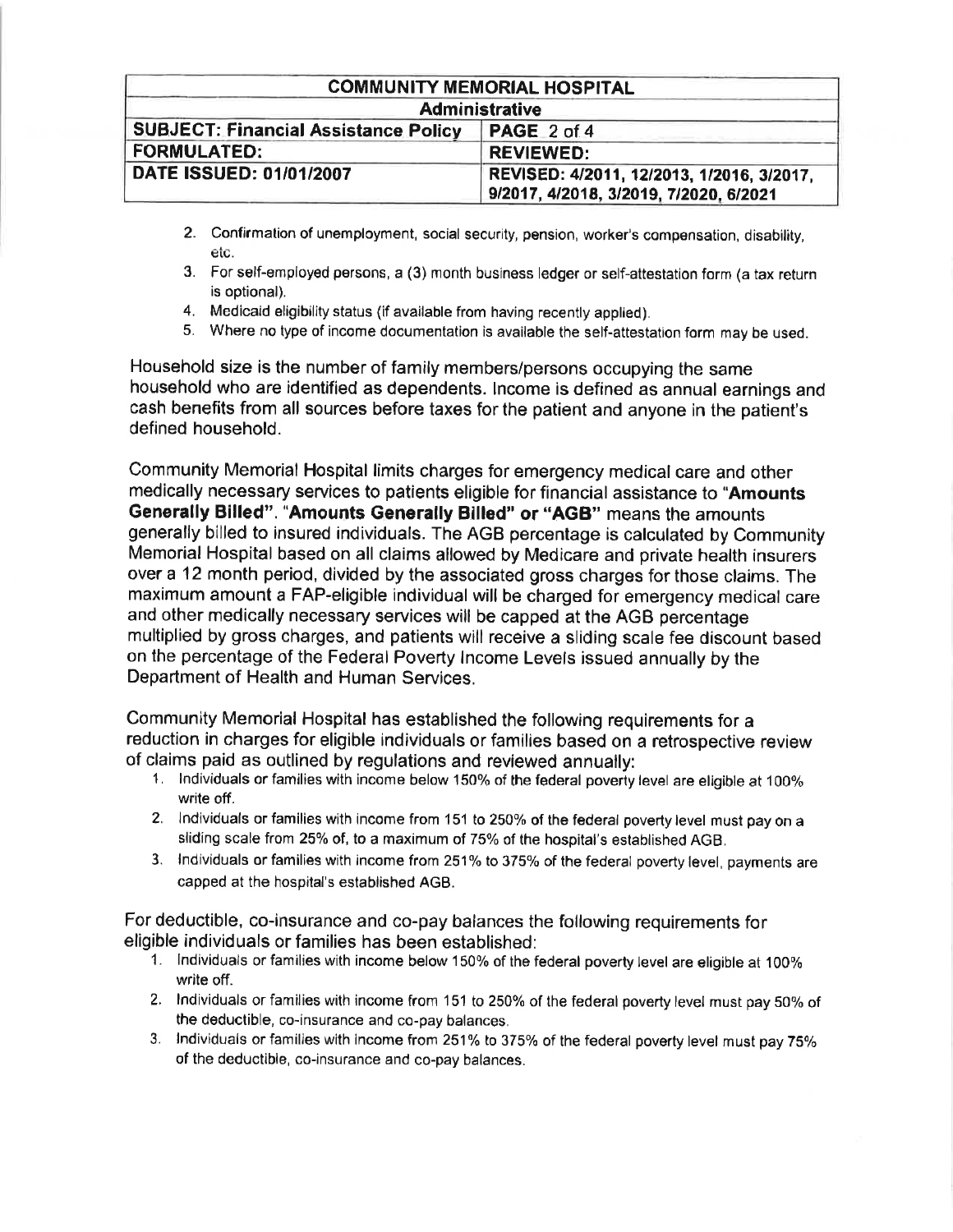|                                                            | <b>COMMUNITY MEMORIAL HOSPITAL</b>                                                  |  |  |  |
|------------------------------------------------------------|-------------------------------------------------------------------------------------|--|--|--|
| Administrative                                             |                                                                                     |  |  |  |
| <b>SUBJECT: Financial Assistance Policy</b><br>PAGE 3 of 4 |                                                                                     |  |  |  |
| <b>FORMULATED:</b>                                         | <b>REVIEWED:</b>                                                                    |  |  |  |
| <b>DATE ISSUED: 01/01/2007</b>                             | REVISED: 4/2011, 12/2013, 1/2016, 3/2017,<br>9/2017, 4/2018, 3/2019, 7/2020, 6/2021 |  |  |  |

For balances due, Community Memorial Hospital offers a monthly payment plan that does not exceed 10% of gross monthly income.

Community Memorial Hospital otfers a prompt payment discount for self-pay patients that do not qualify for financial assistance.

Patients are encouraged to submit their application for our Financial Assistance Program within 240 days from the date of the first billing statement after discharge; however patients may apply at any time, even after an account has gone into collection status. The patient will be given 30 days from receipt of the application to return the completed application for review. The patient is responsible for assuring the application is complete. A completed application shall include all the necessary documentation required to make an appropriate determination of the patient's eligibility for Financial Assistance. Patients submitting incomplete applications or whose information cannot be verified will be notified in writing of the mlsslng lnformatlon or verification problems and given an extra 10 days to provide that information.

Patient will be sent written determination within 30 days of Community Memorial Hospital's receipt of the completed application as to his or her eligibility for Financial Assistance. Approved applications for Financial Assistance will be honored for a period of one year in the event a patient returns needing additional medical services and the patient's financial status has not changed. Patients may contact Financial Counseling to notify them that an approved application is on file, Additional documentation may be required to determine if income levels have changed. A new application will be required yearly.

Patients who disagree with the determination have the right to appeal by contacting the Chief Executive Officer by phone at 315-824-6080 or by sending a written request for a review of the application.

ln the event of non-payment of a Community Memorial Hospital bill, Community Memorial Hospital reserves the right to consider extraordinary collection actions such as reporting adverse information to the credit bureaus or actions that require legal process such as wage garnishments or placing a lien on individual property.

ln some cases, a patient eligible for assistance under the Financial Assistance Program may not have been identified prior to initiation of external collection efforts. Patients whose accounts have been sent to Community Memorial Hospital's outside collection agency may still apply for Financial Assistance, so long as the patient had not previously requested an application for the program, had not failed to complete <sup>a</sup> previous application, and/or had not had a completed application previously rejected.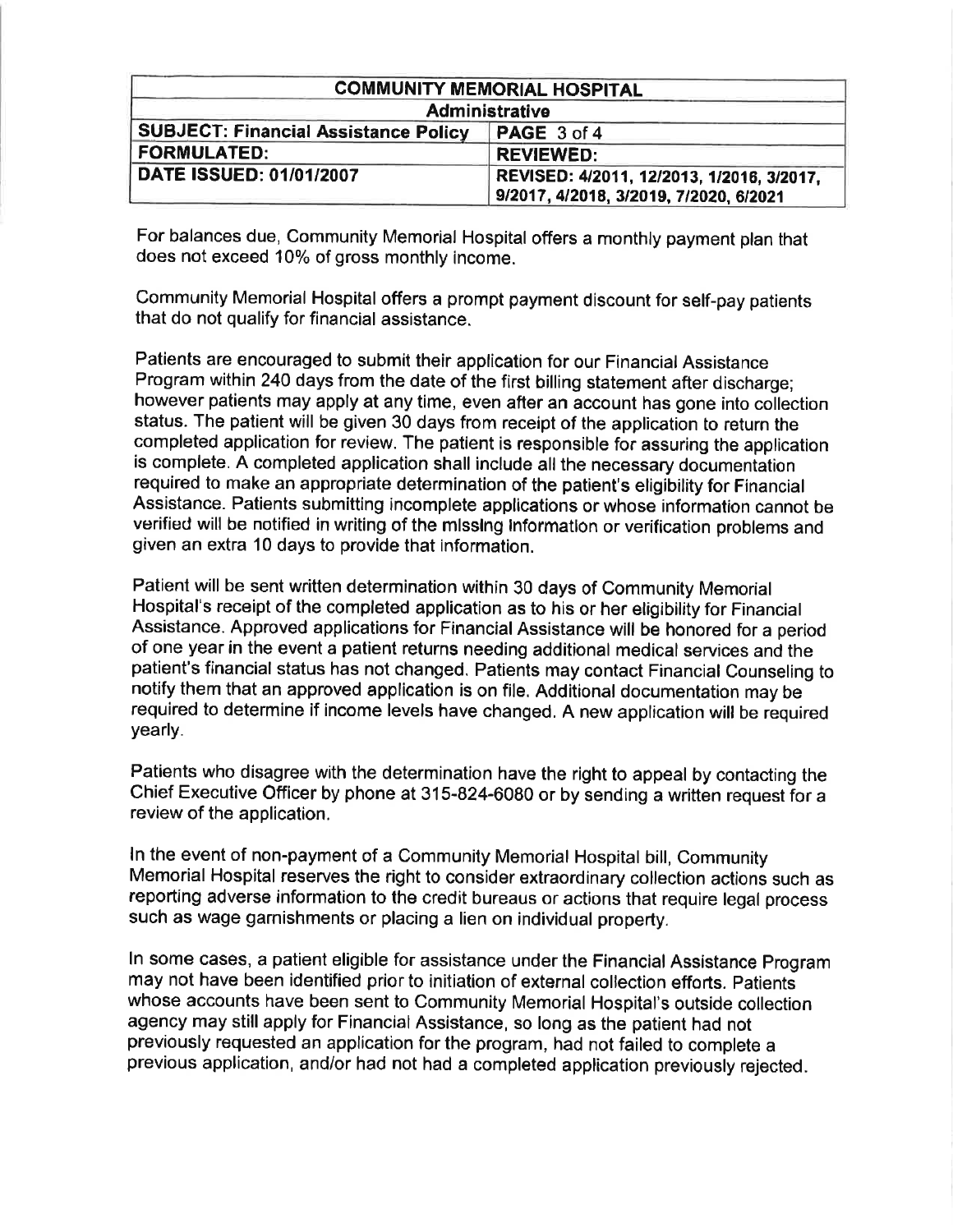|                                                            | <b>COMMUNITY MEMORIAL HOSPITAL</b>                                                  |  |  |  |
|------------------------------------------------------------|-------------------------------------------------------------------------------------|--|--|--|
| <b>Administrative</b>                                      |                                                                                     |  |  |  |
| <b>SUBJECT: Financial Assistance Policy</b><br>PAGE 4 of 4 |                                                                                     |  |  |  |
| <b>FORMULATED:</b>                                         | <b>REVIEWED:</b>                                                                    |  |  |  |
| <b>DATE ISSUED: 01/01/2007</b>                             | REVISED: 4/2011, 12/2013, 1/2016, 3/2017,<br>9/2017, 4/2018, 3/2019, 7/2020, 6/2021 |  |  |  |

# COLLECTION POLICIES:

- 1. Patients will be notified of our Financial Assistance Program upon registration/discharge from our facility and on a hospital billing statement.
- 2. Patients will be notified at least 30 days prior of our intent to forward the account to our collection agency and of any extraordinary collection actions, and will be provided a copy of the Financial Assistance Program Summary at that time.
- 3. Claims will not be forwarded to a collection agency while a compleied application is in review.
- 4. The hospital will not force a sale or foreclose on a primary residence.
- 5. Any collection agency used by the hospital must obtain written consent from the Chief Financial Officer before they may begin legal action on an account.
- 6. Any collection agency used by the hospital is required to follow the hospital's financial assistance policies and procedures, including how to apply for Financial Assistance.
- 7. The hospital will not pursue collection efforts from patients eligible for Medicaid at the time of service,
- 8. This policy prohibits the use of accelerated clauses.

REPORTING: The Chief Executive Officer or Vice President of Finance of Community Memorial Hospital will attest that their policies and procedures comply with the conditions of participation for receipt of bad debt/charity care. The hospital will maintain logs which are designed to satisfy the following reporting requirements:

- 1. Costs incurred and Uncompensated Service amounts for services to eligible patients without insurance, including nominal payments received.
- 2. Costs incurred and uncollectible amounts for deductibles, coinsurance, and co-payments.
- 3. Number of patients who applied for aid, approvals, denials, incornplete by ZIP code.
- 4. Amount of bad debt/charity care received.
- 5. Losses resulting from services provided under Medicaid.
- 0. Nurnber of judgements filed,

The Vice President of Finance will be responsible for measuring compliance with the hospital's policies and procedures.

Approved by:

Jeffery Coakley The Michael Calogero President and Chief Executive Officer Vice President of Finance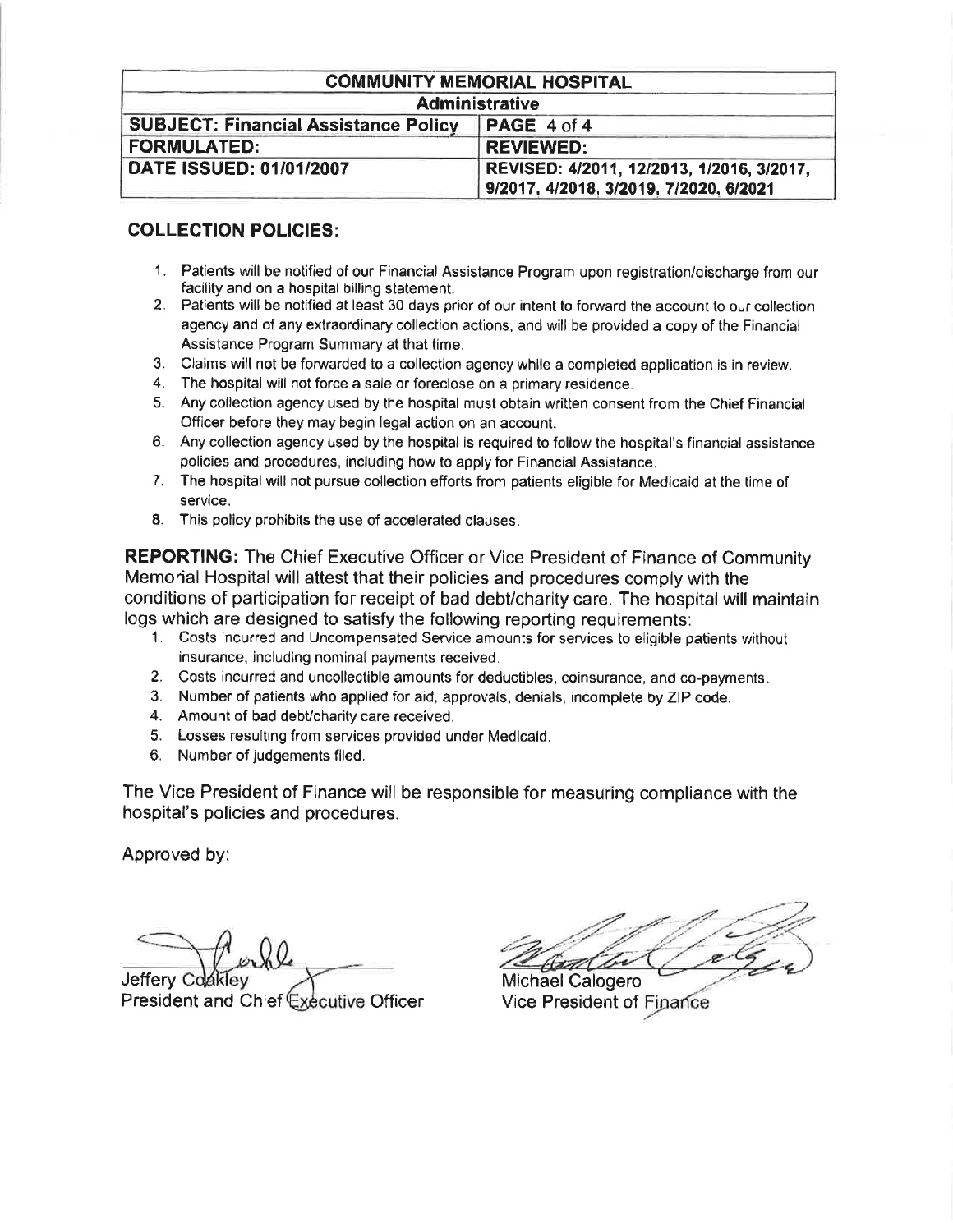

 $f_{\rm L}$  a crouse health partner

### EMPLOYED PROVIDERS - COVERED UNDER FINANCIAL ASSISTANCE

Community Memorial Hospital 150 Broad Street Hamilton, NY 13345 Ph: 315-824-1100

**MID-LEVEL PROVIDERS** Lyn Champagne, NP, Hospitalist April LaMunion. NP, Hospitalist

Family Health Center of CMH 164 Broad Street Hamilton, NY 13346 Ph: 315-824-4600

### PHYSICIANS.

Robert Delorme, MD, Family Medicine Jennifer Meyers, MD, Pediatrics Raymond Carlson, MD, Cardiology Martin Ernits, MD, General Surgery Matas Morkevicius, MD, Pulmonology Kenneth Beasley, MD, Urologist MID-LEVEL PROVIDERS Cindy Marshall, NP, Family Med & Peds lsobel Grover, PA, Cardiology Shannon Tilbe, NP, Family Medicine Amy Dennis, NP, Family Medicine Gwen Manley, NP, Family Medicine

Family Health Center of CMH 3450 South Street, PO Box 1133 Morrisville, NY 13408 Ph: 315-68a-3117

**PHYSICIANS** Sunny Nelson, MD, Family Medicine Hao Lam, DO, Family Medicine **MID-LEVEL PROVIDERS** Marla Smith, NP, Family Medicine Melanie Angell, PA, Family Medicine Family Health Center of CMH 3045 John Trush Jr. Blvd, Suite 1 PO Box 301 Cazenovia, NY 13035 Ph:315-815-1430

PHYSICIAN Jocelyn Morin, MD, Family Medicine

## Family Health Center of CMH 5180 South Main Street, Route 46 Munnsville, NY 13409 Ph; 315-495-2690

PHYSICIAN Kerri Taylor, DO, Family Medicine MID.LEVEL PROVIDER Melanie Angell, PA, Family Medicine

Family Health Center of CMH 117 Main Street West Waterville, NY 13480 Ph: 315-841-4184

PHYSICIAN Robert Delorme, MD, Family Medicine MID-LEVEL PROVIDERS Marla Smith, NP, Family Medicine Shelby Sharp, NP, Family Medicine

**CMH Urgent Care** 154 Eroad Street Hamilton, NY 13346 Ph: 315-548-6411

MID-LEVEL PROVIDERS Stephen Jackowski, PA Linda Keever, NP Mary Lou Stanton, NP Maureen Gallagher, NP Melanie Angell, PA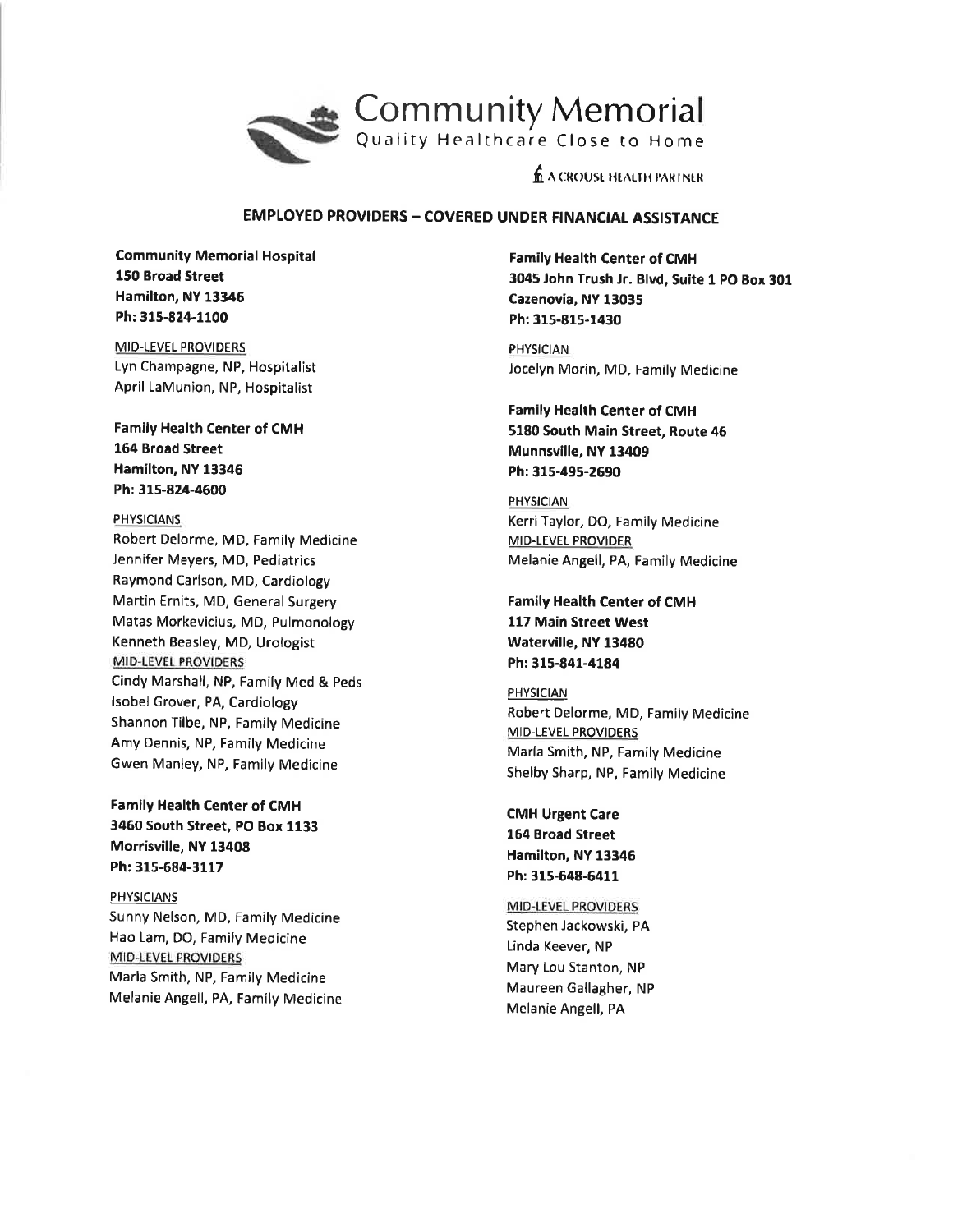

# CONTRACTED PROVIDERS - NOT COVERED UNDER FINANCIAL ASSISTANCE POLICY

Crouse Radiology Associates 5000 Brittonfield Parkway, Suite 4112 PO Box 2004 East Syracuse, NY 13057 Ph: 315-362-5264

Virtual Radiologic 11995 Singletree Lane, Suite 500 Eden Prairie, MN 55344 Ph:844-706-9577

Schumacher Clinical Partners/EMBCC 4075 Copper Ridge Drive Traverse City, Ml 49684 Ph: 888 632-1085 5#

Crouse ED/Hospitalists Crouse Hospital 736 lrving Avenue Syracuse, NY 13210 Ph: 315-472-1488

Syracuse Gastroenterological Associates 739 lrving Avenue Syracuse, NY 13210 Ph:315-234-6677

Merrill Miller, MD or Ellen Larsen, MD Colgate Student Health Center Colgate University Hamilton, NY 13346 Ph: 315-228-7750

Hamilton Orthopedics & Sports Medicine 85 College Street Hamilton, NY 13346 Ph:315-824-1250

MedNax American Anesthesiology of New york 73621NW 12th St, Suite 300 Sunrise, FL 33323 Ph:866-507-5244

Robert Coffin, MD Centrex Laboratory L656 Champlin Avenue Utica, NY 13502 Ph:315-624-8242

CNY Gyneco logy Associates 4857 State Route 5 Vernon, NY 13476 Ph: 315-363-9995

CNY Women's Health 4939 Brittonfield Pkwy Suite 211, Building <sup>B</sup> East Syracuse, NY 13057 Ph: 315-446-4400

John Costello, DO 578 Seneca Street Oneida, NY 13421 Ph: 315-363-L110

Hamilton Obstetrics & Gynecology, LLC 1055 Madison Market Pl Hamilton, NY 13345 Ph: 315-825-3111

Nathan Keever, DO 194 North Main Street Oriskany Falls, NY L3425 Ph:315-821-7278

Chenango Eye Associates 194 Grandview Lane Norwich, NY 13815 Ph:607-334-322s